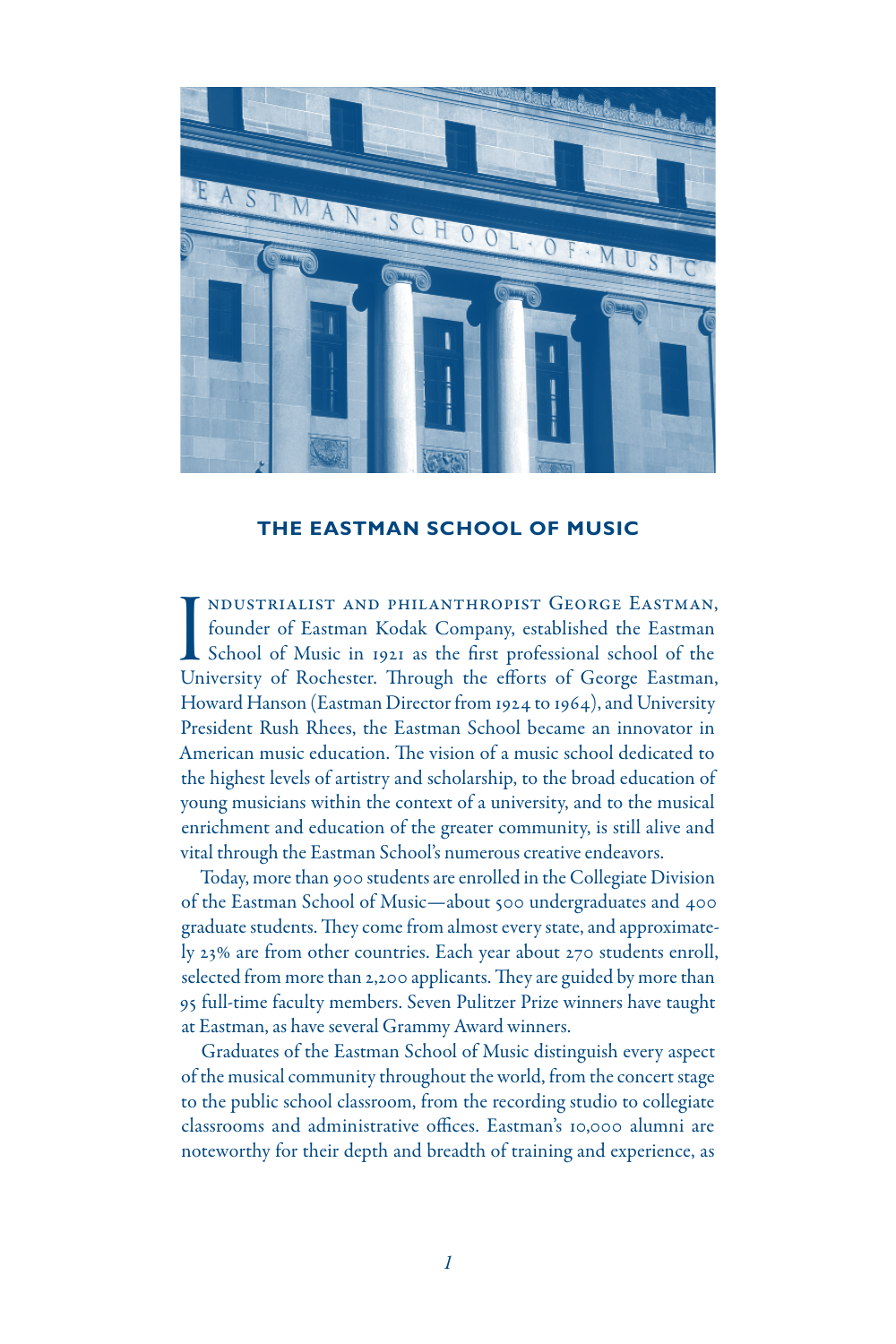well as for their willingness to assist current and graduating students in pursuing their careers.

In 1921, George Eastman articulated his belief in the importance of music education: "The life of our communities in the future needs what our schools of music and of other fine arts can give them. It is impossible to buy an appreciation of music. Yet, without appreciation, without the presence of a large body of people who understand music and get enjoy -



ment out of it, any attempt to develop the musical resources of any city is doomed to failure."

The Eastman Community Music School has been an integral part of the Eastman School from its beginning and is a centerpiece of George East man's grand vision "for the enrichment of community life." Approximately 1,600 area citizens, ranging in age from four months to over 90 years of age, enroll annually for classes, lessons, and ensembles in the ECMS. During sum mer session, approximately 250 stu -

dents attend the community school from the extended Western New York region, as well as all over the world. Each year some 25 to 35 East man Community Music School students are accepted to the Eastman School of Music.

George Eastman's vision, based on the fundamental power of music and its ability to change people's lives, remains the central focus of the Eastman School of Music's philosophy. During the Eastman School's 90-year history, the musical world has changed immensely, and the school is challenging its students to think broadly and imaginatively about the role of music and musicians in contemporary society. Eastman students learn not only technical proficiency and artistry, but also the specialized skills and diversified experiences they will need to draw on as they take their places among a new generation of musical and cultural leaders.

### **EDWARD PECK CURTIS AWARD FOR u EXCELLENCE IN UNDERGRADUATE TEACHING n a** WILLIAM MARV

Associ ate Professor of Music Theory

WILLIAM MARVIN JOINED THE EASTMAN FACULTY IN 2002 after having taught music theory and aural skills at Oberlin College Conservatory of Music. He was a teaching assistant at Eastman while working on his master's degree, rec 2002 after having taught music theory and aural skills at Oberlin College Conservatory of Music. He was a teaching assistant at Eastman while working on his master's degree, receiving the Edward Peck Curtis Award for Excellence in Teaching by a Graduate Student (1992), and the Outstanding Graduate Teaching Prize (1990). Marvin completed his Ph.D. in music theory at Eastman in 2002. He received his B.A. with highest honors from the State University of New York at Binghamton.

Marvin's work in theory has focused on problems of tonality according to Schenkerian definitions as exemplified in Wagner's *Die* 

*Meistersinger von Nürnberg*; exami nations of form and tonal structure in Mozart's *Die Zauberflöte* and Wagner's *Der fliegende Holländer*; aural training in tonal and posttonal music; sonata deformation in Mahler's Third Symphony; improvi sation in nineteenth-century French organ music; off-tonic beginnings and endings; and the quodlibet as a contrapuntal device in Broadway musicals. He has presented papers at international, national, and region al conferences. His published work



can be found at *Music Theory Online*, *Journal of Musicology*, *Intégral*, *Journal of Music Theory Pedagogy*, and in books edited by Deborah Stein, Matthew Bribitzer-Stull, and Gordon Sly.

From 1997 through 2001, Marvin worked individually with blind stu dents, teaching aural skills and overseeing the rehearsal and performance of an ensemble work for 12 student performers, written by a blind com poser and taught completely without notation.

Marvin oversees the undergraduate aural musicianship curriculum at Eastman, and he previously designed and implemented the aural skills curriculum at Oberlin. In both programs, aural musicianship is intimately connected with coursework in written music theory, and his curriculum emphasizes immediate recognition, apprehension, and expressive performance of musical material as heard and seen.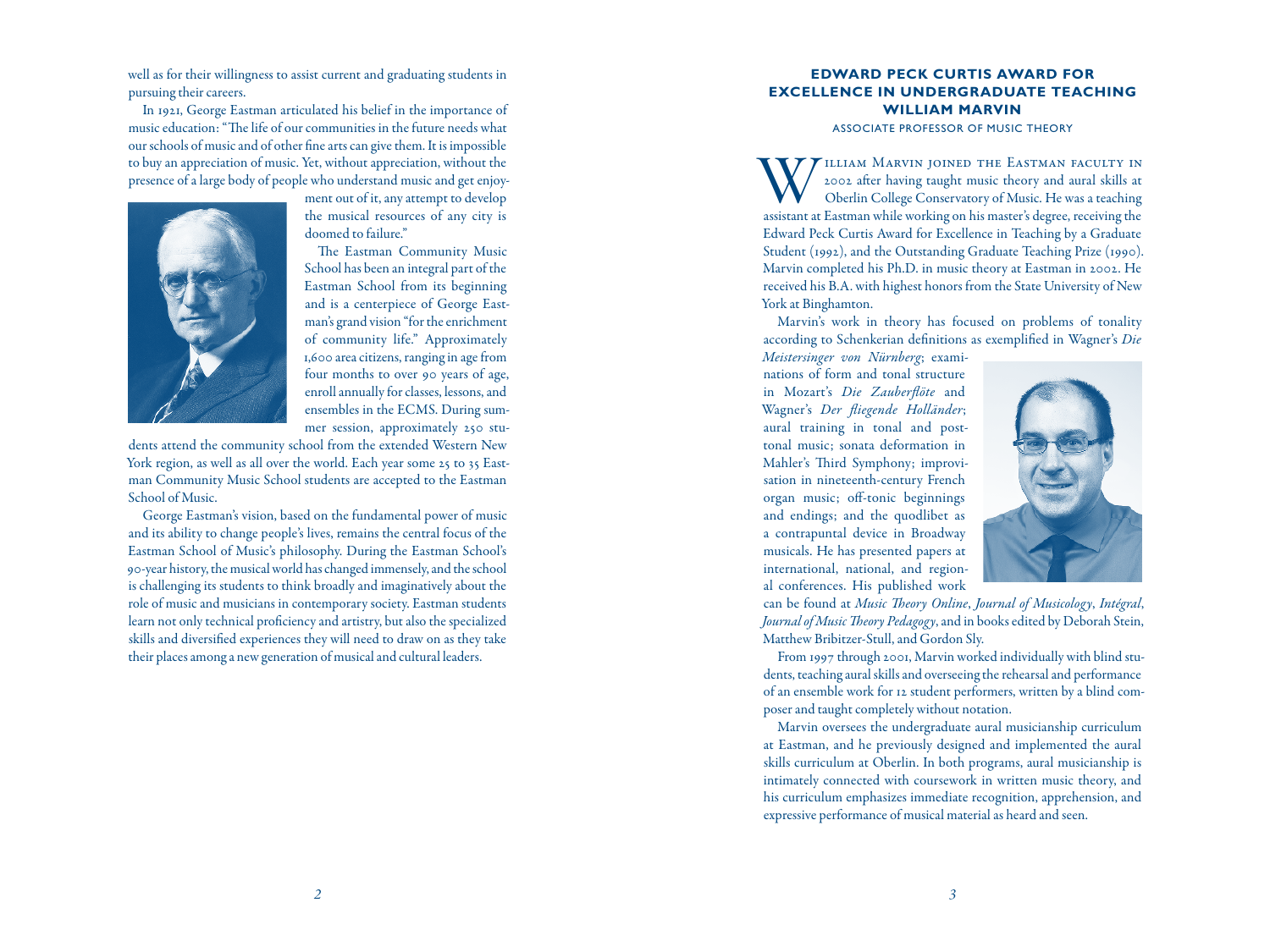### **Commencement Spea k r e Samuel Hope**

Executive Director Emeritus, N ational Associ atio n of Schools of Music, ESM–BM '67

SMUEL HOPE RECEIVED THE BACHELOR OF MUSIC IN Composition from the University of Rochester's Eastman School of Music in 1967. He studied with Robert Gauldin, Louis Mennini, Burrill Phillips, Bernard Rogers, and Wayne Barlow amuel Hope received the Bachelor of Music in Composition from the University of Rochester's Eastman School of Music in 1967. He studied with Robert Gauldin, Louis Mennini, Boulanger in France. In 1970, he received the Master of Musical Arts in Composition from Yale where Yehudi Wyner was his principal teacher. His compositions have been performed by various American orchestras, choirs, and chamber ensembles.

In 1975, Mr. Hope was appointed Executive Director of the National Association of Schools of Music, the national accrediting organization for the field founded in 1924 by Howard Hanson and other collegiate



music leaders. The Eastman School is a Charter Member. Mr. Hope served as Executive Director until his retire ment on December 31, 2013. During that period, he also served in the same capacity for the National Association of Schools of Art and Design, National Association of Schools of Theatre, and National Association of Schools of Dance. The four inde pendent organizations accredit more than 1,200 arts institutions and enti ties, primarily in higher education. At the same time, he was also the ex offi -

cio Executive Director of the National Office for Arts Accreditation, Higher Education Arts Data Services, the Council of Arts Accrediting Associations, and the Accrediting Commission for Community and Precollegiate Arts Schools.

From 1984 to 2011, he was Executive Editor of *Arts Education Policy Review*, a professional journal. For more than three decades, he has writ ten and spoken extensively on the arts, education, and evaluation. He is a recognized expert in consensus-based standards setting in music and the other art forms. He was a member of the steering committee for the project that resulted in the National Voluntary K-12 Arts Standards of 1994,which was ultimately adopted or adapted by 47 states.

Mr. Hope was an incorporator of the Association of Specialized and Professional Accreditors (ASPA) in 1993, and until his retirement held various volunteer positions with that organization, particularly as a member of its government and external affairs analysis group. From 1979 to 1982 he was chairman of ASPA's predecessor organization.

He has served in a consultative capacity to numerous organizations such as the RAND Corporation, Music Teachers National Association, European Association of Conservatoires, National Association of Music Merchants, Barnard College, Southwestern University (Texas), and the Sibelius Academy of Music (Helsinki).

Among his distinguished service awards are those from the ASPA, Ohio University, Yale University, the University of Florida, the Council of Dance Administrators, and the National Association for Music Education where he is a Lowell Mason Fellow. He is an Honorary Member of the National Association of Schools of Music, a Fellow and Life Member of the National Association of Schools of Art and Design, and honorary Executive Director Emeritus of each of the four arts accrediting organizations from which he recently retired.

He holds the honorary Doctor of Humane Letters from Marywood University and the Maryland Institute College of Art.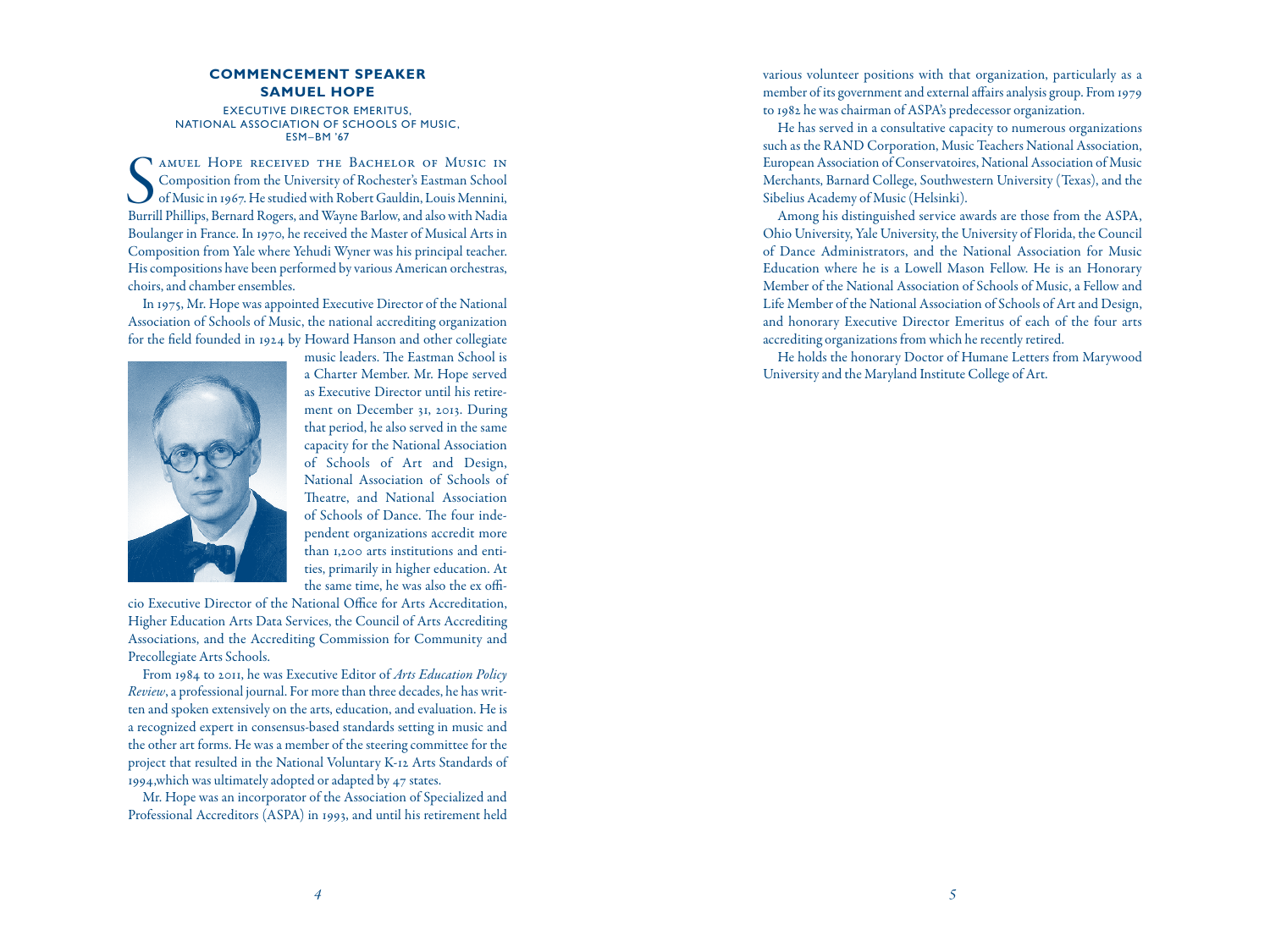# **COMMENCEMENT CE REMONY SUN DAY, MAY 18, 2014**

### *Joel Seligman, University President, Presiding*

### Prelude

"Stadt Wien Fanfare"—*Richard Strauss, arranged by John Marcellus* "Adagio" (from Symphony No. 3)—*Camille Saint-Saëns, arranged by Ralph Sauer, ESM-BM '65, MM '65* "Andante, Canzona, Allegro" (from *Trio Sonata No. 9* ) *Henry Purcell, arranged by Paul Ferguson, ESM-MM '86 Eastman Trombone Choir—John Marcellus, Director*

Academic Processional "Elsa's Procession to the Cathedral" (from *Lohengrin* ) *Richard Wagner, arranged by Wesley Hanson, ESM-DMA '76 Eastman Trombone Choir—John Marcellus, Director*

Invocation *The Rev. Laurie Tiberi, Chaplain, UR Protestant Chapel Community*

> Welcome from the Board of Trustees *Edmund Hajim, Chairman, Board of Trustees*

Welcome from the University President *Joel Seligman, President*

> Remarks from the Dean *Jamal J. Rossi, Dean*

Recognition of Student Prizes and Awards *Donna Brink Fox, Associate Dean of Academic & Student Affairs*

*(See insert in Commencement Program)* Address by Eastman Students' Association President

*Kimberly Anne Merrill*

Presentation of Eisenhart Award for Excellence in Teaching *Jamal J. Rossi, Dean*

> Presentation of the Edward Peck Curtis Award For Excellence in Undergraduate Teaching *Conferred by: Peter Lennie, Provost and Robert L. and Mary L. Sproull Dean of the Faculty of Arts, Sciences & Engineering Presented by: Donna Brink Fox, Associate Dean of Academic & Student Affairs*

Presentation of the Eastman Alumni Achievement Award *Jamal J. Rossi, Dean*

Address to Graduates *Samuel Hope, Executive Director Emeritus, NASM, ESM-BM '67*

Interlude "Bruckner Etude"—*Enrique Crespo Eastman Trombone Choir—John Marcellus, Director*

> Recognition of Doctoral Students *Marie Rolf, Associate Dean of Graduate Studies*

Conferring of Master's & Bachelor's Degrees

*Joel Seligman, President Presented by: Jamal J. Rossi, Dean and Donna Brink Fox, Associate Dean of Academic & Student Affairs*

> Closing Remarks *Jamal J. Rossi, Dean*

> > Recessional

"Batman" *Danny Elfman, arranged by Christopher Beaudry, ESM-BM '02, MM '03 Eastman Trombone Choir—John Marcellus, Director*

> Academic Department Representatives Chamber Music—*Phillip Ying* Composition—*Ricardo Zohn-Muldoon* Conducting & Ensembles—*Mark Davis Scatterday* Humanities—*Jonathan Baldo* Jazz Studies & Contemporary Media—*Bill Dobbins* Music Education—*Christopher Azzara* Musicology—*Roger Freitas* Organ, Sacred Music & Historical Keyboards—*Jean Barr* Piano—*Jean Barr* Strings, Harp & Guitar—*James VanDemark* Theory—*Jonathan Dunsby* Voice & Opera—*Russell Miller* Woodwinds, Brass & Percussion—*Michael Burritt*

### Marshals

University Grand Marshal—*Jesse T. Moore* Associate Marshal—*James VanDemark* Doctoral Marshals—*Irina Konstantinovna Lupines, Gilad Rabinovitch* Master's Marshal—*Mark Yan-Wei Sim* Undergraduate Marshal—*Eric Marden Metzgar*

### Eastman Trombone Choir

*Ben David Aronson, Joshua Aaron Becker, Samuel Aden Brooks, David Thomas Bruestle, Matthew Joseph Carlin, Jacqueline Dynae Dreher, Jeffrey Randall Dunn, Leland Orme Evans, Jessica Ann Hawthorne, Nicholas Joseph Jalensky, Matthew Thomas Kowalski, Alexa Marie Kuberra, Christopher Lindgren, Jeannie Elana Little, Douglas Meng, Matthew Moran, Justin Michael Neely, Matthew Joseph Norman, William Bradford Paceley, Paul Francis Radke, Grant Thomas Reed, Austin Reid Richardson, Paul Joseph Seib, William Bruce Wortley*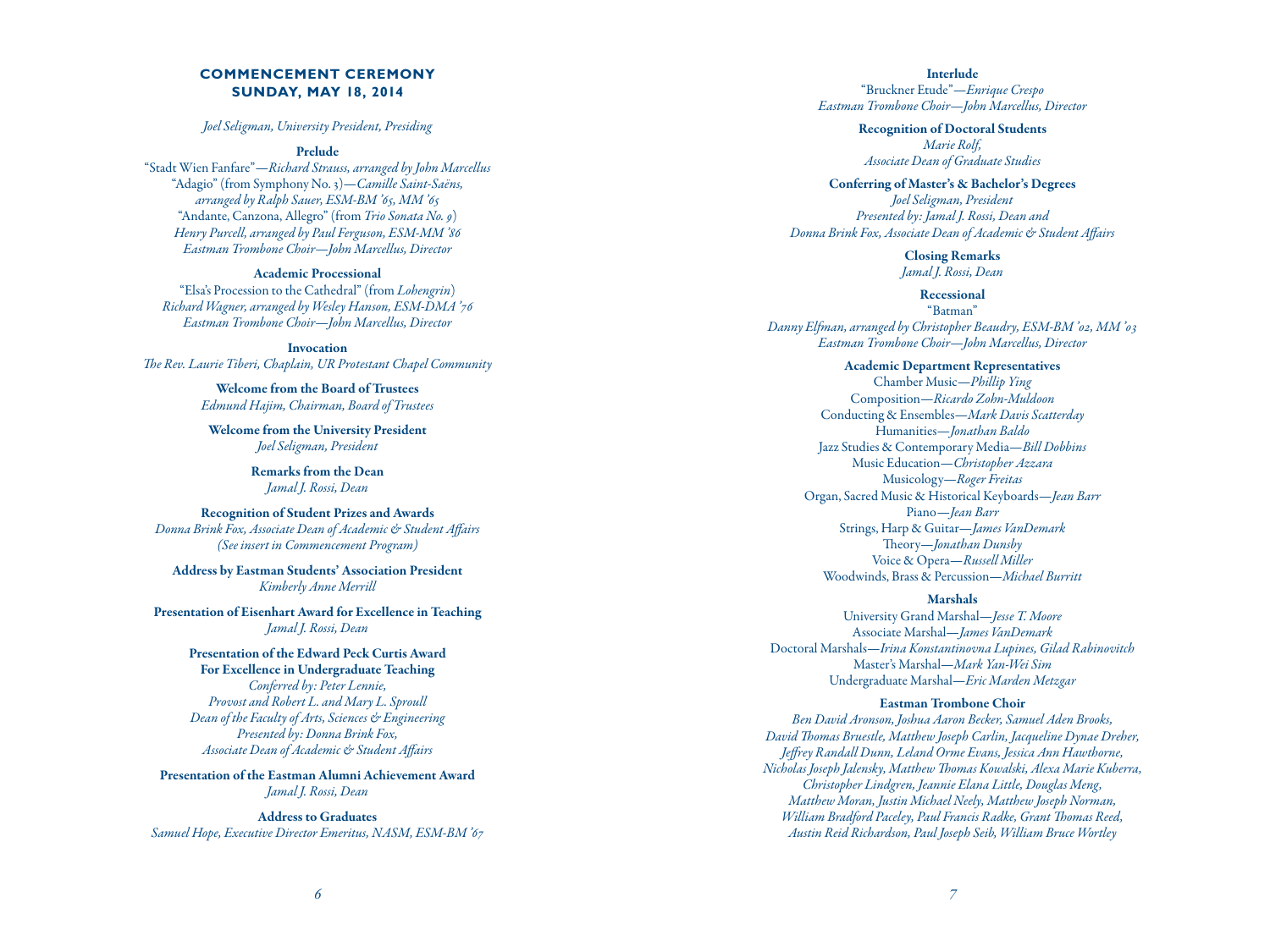## **Artist's Certificate**

THE ARTIST'S CERTIFICATE IS RESERVED FOR GRADUATE<br>degree students who already hold the Performer's Certificate<br>and who demonstrate the highest level of performing ability.<br>Candidates for the Artist's Certificate are recomm degree students who already hold the Performer's Certificate and who demonstrate the highest level of performing ability. Candidates for the Artist's Certificate are recommended unanimously by their home departments. In addition, these young artists perform two public recitals and a concerto with orchestra; all three events are adjudicated by a special interdepartmental committee appointed by the Dean and the Associate Dean of Graduate Studies.

Markiyan Melnychenko, *violin*

# **Catherine Filene Shouse Arts Leadership Program Certificate**

The Arts Leadership Program (ALP), launched by the Eastman School in Fall 1996 and being widely studied and modeled by arts schools around the country, recognizes that success as a professional musician requires more than superb technical skills and artistry: Success also requires entrepreneurial savvy, strong communication skills, fluency with emerging technologies, commitment to audience education, and public advocacy for music and the arts. Through a special curriculum, internship program, guest speaker series, and an undergraduate and graduate Certificate Program, the ALP prepares Eastman students to take charge of their career prospects, and encourages them to provide leadership in the musical culture and marketplace.

Hana Gayle Abrams Sophia Sandra Ahmad Megan Elizabeth Arns Mary Catherine Baron Rachel Taelor Beninghof Nadia Marie Fayad Tara Elizabeth Fayazi Kurtis James Fedde Zachary William Hammond Diane Hunger Zhouchun Jin Kelly Nicole Kasle Georgios Kouritas

Sarah E. Kramer Colin Keith McCall Abigail McHugh-Grifa Michael Carlos Mendoza Alexander Luis Peña Zachary Alexander Preucil Stephanie Irene Price Nadine Engel Sherman Alexa Elizabeth Tarantino Patrick Thomas Towey Daniel Felix Ungar Andrew Lawrence Worden Emily Schmitt Wozniak

# **Certificate in College and/or Community Music Teaching**

I<br>Mu n recognition of the fact that musicians will have many opportunities to teach as a component of their careers, Eastman established the Certificate in College and/or Community Music Teaching in 2003. The program requires graduate students to explore the art of teaching through coursework and an internship under the mentoring of master teachers at Eastman.

*Certificate in College Music Teaching* Rachel Nicole Brashier Adrian Constantin Demian Michael Ross Klein

*Certificate in Community Music Teaching* Michael Ross Klein

## **Orchestral Studies Diploma in Strings**

I<br>der nstituted by the Eastman School in 1999, and offered in partnership with the Rochester Philharmonic Orchestra (RPO), the Orchestral Studies Diploma in Strings prepares advanced students for careers in today's competitive orchestral marketplace. At the heart of the program is the Orchestral Studies String Fellowship, which gives students performing experience with the RPO on ten classical subscription concerts each year. Students also learn the non-performing, "behind the scenes" side of professional orchestras through internships in the orchestra's administrative offices and Arts Leadership courses taught by Eastman faculty and RPO musicians and staff.

Through this special curriculum that combines high artistic standards and practical experience, the program strives to prepare students for the professional worlds that they will be entering. It encourages them to become skilled and artistic instrumentalists, as well as creative, freethinking, and forward-looking leaders not only in orchestra-related issues, but also in music and music education in general.

Kieran John Hanlon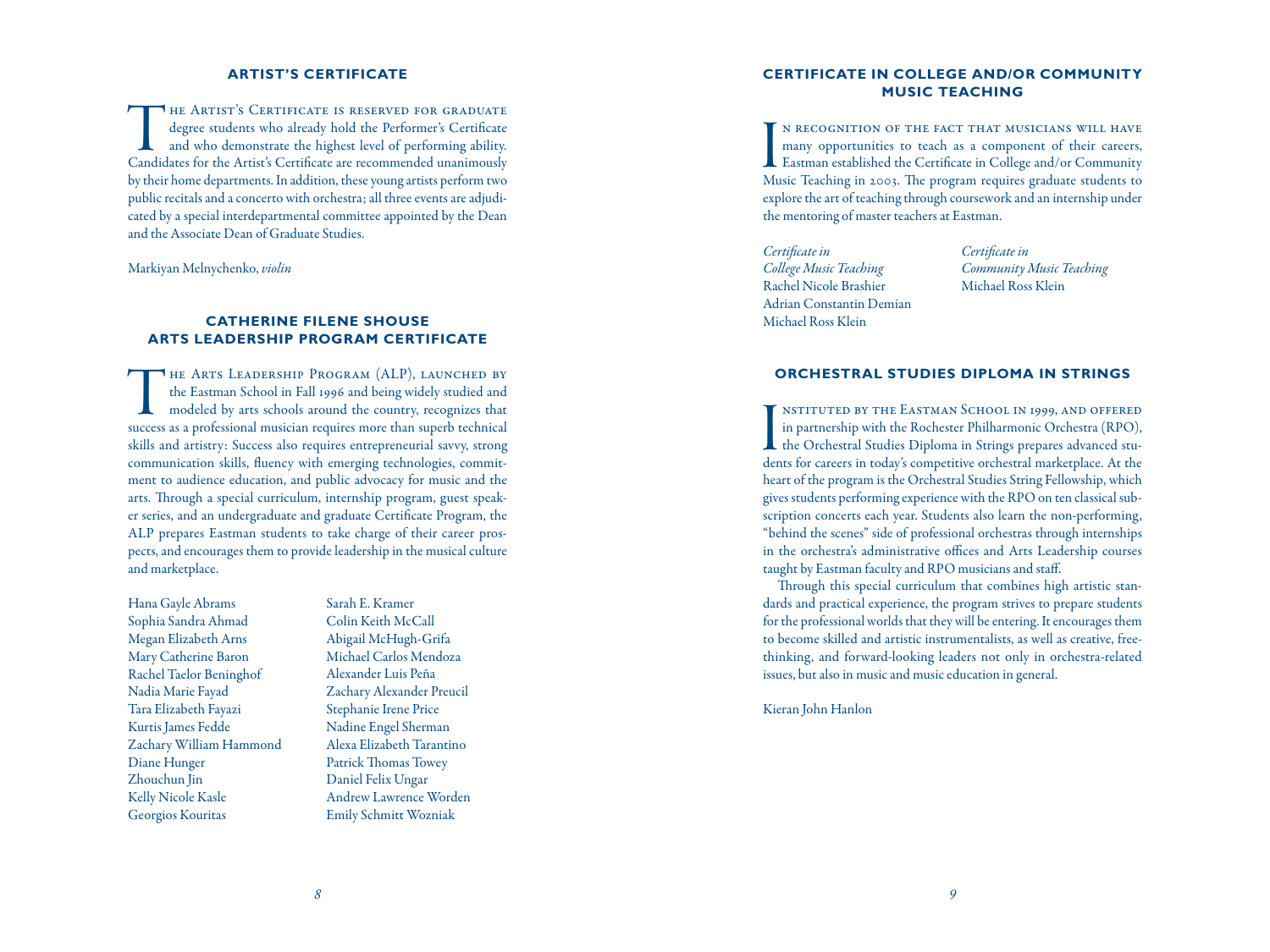#### **PERFORMER'S CER e e**

THE PERFORMER'S CERTIFICATE RECOGNIZES STUDENTS<br>who demonstrate outstanding performing ability. Nominated<br>for this honor by their respective departments, the candidates<br>present a special jury and recital. who demonstrate outstanding performing ability. Nominated for this honor by their respective departments, the candidates present a special jury and recital.

Joshua Aaron Becker, *trombone* Nicholas John Bonaccio, *percussion* Samuel Aden Brooks, *trombone* Daniel Jacob Brottman, *horn* Emily Michels Browne, *horn* Matthew Joseph Carlin, *trombone* Hannah Elizabeth Endicott Chute, *harp* Samuel Paul DeCaprio, *violoncello* Quinn Delaney, *bassoon* Matthew Thomas Evans, *saxophone* Nicholas Andrew Exler, *saxophone* Kurtis James Fedde, *percussion* Benjamin George Fried, *violoncello* Erin Elizabeth Louis Futterer, *horn* Jacqueline Marie Gillette, *clarinet* Joseph Maxwell Grube, *bassoon* Jessica Wilder Hart, *harp* Yun-Chieh Emma Hsieh, *clarinet* C. Aaron James, *organ* Zhouchun Jin, *flute* June Hee Kim, *oboe* Michael Ross Klein, *guitar* Matthew Thomas Kowalski, *trombone* Sarah E. Kramer, *harp* Adam Scott Larison, *guitar* Kathleen Mary McAuliffe, *harp* Colin Keith McCall, *percussion* Keenan Montieth McKoy, *saxophone* Andrew Michael Melchionna, *tuba* Michael Carlos Mendoza, *guitar* Philip J. Pierick, *saxophone* Grant Thomas Reed, *trombone* Charlotte Roth, *flute* Sophie Rusnock, *harp* Kahlil Philip Sarikey, *guitar* Adler Frederick Scheidt, *guitar*

Ellen Marie Shinogle, *trumpet* Devin Jeffrey Sloos, *euphonium* Rebecca Rose Tobin, *clarinet* Andrea Nicole Venet, *percussion* Jonathan Brandon Wintringham, *saxophone* Oliver Lund Wolcott, *organ*

### **Pi Kappa Lambd a**

I KAPPA LAMBDA IS AN HONOR SOCIETY, THE ONLY MUSIC<br>organization recognized by the Association of College Honor<br>Societies. Founded in 1918 at Northwestern University, PKL is<br>dedicated to the fostering of scholarly interest organization recognized by the Association of College Honor Societies. Founded in 1918 at Northwestern University, PKL is dedicated to the fostering of scholarly interest in the theoretical and historical aspects of music, and to the pursuit of eminent achievement in performance, composition, music education and research. Eastman's Beta Pi Chapter was active from 1966 to 1988, and after a 25-year hiatus, was reactivated in 2013.

*Graduate Students* Samantha Mae Inman C. Aaron James Emlyn Patience Johnson Zachary Alexander Preucil Mark Yan-Wei Sim

*Undergraduate Students* Calvin Chan Sarah E. Kramer William Tucker Rich Sophie Rusnock Lili Carter Sarayrah

# **Phi Beta Kappa**

THE PHI BETA KAPPA SOCIETY IS THE UNIVERSITY OF<br>Rochester's chapter of the nation's oldest and most prestigious<br>undergraduate honors organization. Founded in 1776, Phi Beta<br>Kappa invites for induction the most outstanding Rochester's chapter of the nation's oldest and most prestigious undergraduate honors organization. Founded in 1776, Phi Beta Kappa invites for induction the most outstanding students at America's leading colleges and universities. The Society champions the liberal arts—the humanities, the social sciences, and the natural sciences—in higher education and in society at large.

Hannah Elizabeth Endicott Chute Steven Michael DeNiro Alec Cameron Kissinger

Sarah E. Kramer Andrew Michael Melchionna Ji In Shin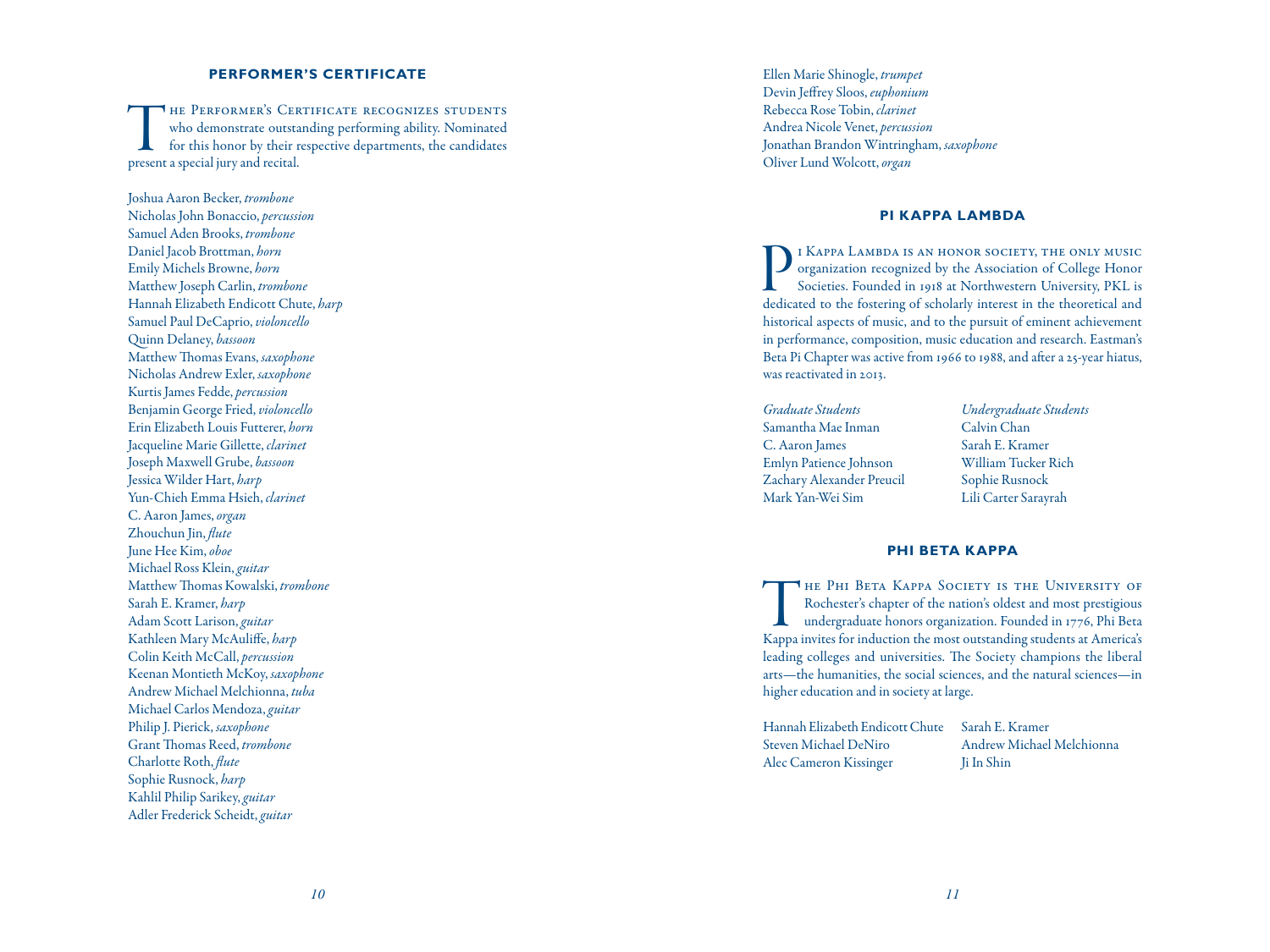# **Kauffman Ent rep reneu rial Year ( KEY) Pr ogram 2014 –2015**

THE KEY PROGRAM PROVIDES ACCEPTED STUDENTS WITH<br>the opportunity to devote one or two semesters, tuition-free, to<br>the study and/or practice of entrepreneurship. During this addi-<br>tional time at the University of Rochester, the opportunity to devote one or two semesters, tuition-free, to the study and/or practice of entrepreneurship. During this addi tional time at the University of Rochester, KEY students take courses, independent studies, and internships while devoting their energy toward transforming an idea into an enterprise that generates value. Although the students listed below will officially graduate next year, at the end of their fifth year, some have chosen to participate in today's ceremony to celebrate with family and friends.

Matthew Vincent Cox Ben Fang Lili Carter Sarayrah

#### **TAKE FIVE SCHOLAR a i s 2014 –2015**

SER INCE ITS INCEPTION IN 1986, OVER 1,100 STUDENTS HAVE<br>
received one or two tuition-free terms through the University's<br>
Take Five Scholars Program to complete additional coursework<br>
that enriches their undergraduate edu INCE ITS INCEPTION IN 1986, OVER 1,100 STUDENTS HAVE received one or two tuition-free terms through the University's Take Five Scholars Program to complete additional coursework ed below will officially graduate next year, at the end of their fifth year, some have chosen to participate in today's ceremony to celebrate with family and friends.

Julian Bell Clement Benjamin George Fried Molly Germer

Kathleen Mary McAuliffe Allison Jacquelyn Rich Melissa Yung Zgouridi

# **BACHELOR OF MUSIC DEGREE CANDIDATES**

Myungjin Ahn, *Applied Music (Piano)* Lena Belle Anderson, *Music Education–Vocal, with Distinction* Sasami Ashworth, *Applied Music (Horn)* Marissa Balonon-Rosen, *Music Theory* Gomeh Barak, *Jazz Studies and Contemporary Media* Mary Catherine Baron, *Applied Music (Voice)* Rachel Taelor Beninghof, *Applied Music (Voice)* Nicholas John Bonaccio, *Applied Music (Percussion)* Samuel Aden Brooks, *Applied Music (Trombone)* Daniel Jacob Brottman, *Applied Music (Horn)/*

*Music Composition, with High Distinction* Emily Michels Browne, *Applied Music (Horn), with Highest Distinction* Alexandra Laine Cade, *Applied Music (Viola)/Musical Arts* Matthew Joseph Carlin, *Applied Music (Trombone)/*

*Music Education–Instrumental, with Distinction* Calvin Chan, *Applied Music (Violoncello), with Distinction* Henry Hung-Yi Chen, *Applied Music (Violoncello)* Ethan James Chiampas, *Applied Music (Double Bass)* Alison Chiang, *Applied Music (Piano), with Distinction* Kristen Cho, *Applied Music (Organ)* Ee Ming Chua, *Applied Music (Voice)* Hannah Elizabeth Endicott Chute, *Applied Music (Harp), with Distinction* Quinn Delaney, *Applied Music (Bassoon)* Antonio Miguel Delgado, *Music Education–Instrumental* Steven Michael DeNiro, *Applied Music (Violin), with High Distinction* Orlando Diaz, *Applied Music (Piano)* Gina Marie DiCarlo, *Applied Music (Violin)/Music Education– Instrumental, with Distinction—Major; Psychology—Minor* Jacqueline Dynae Dreher, *Applied Music (Trombone)* Jacob Paul Dupre, *Jazz Studies and Contemporary Media* Joel Callonia Dyson, *Applied Music (Voice)* Wendy Eisenberg, *Jazz Studies and Contemporary Media* Claudio Espejo Araneda, *Applied Music (Piano)* Nicholas Andrew Exler, *Applied Music (Saxophone)/ Music Education–Instrumental/Music Theory, with Distinction* Nadia Marie Fayad, *Applied Music (Voice)* Tara Elizabeth Fayazi, *Applied Music (Tuba)/ Music Education –Instrumental* Kurtis James Fedde, *Applied Music (Percussion)/ Music Education –Instrumental, with Distinction*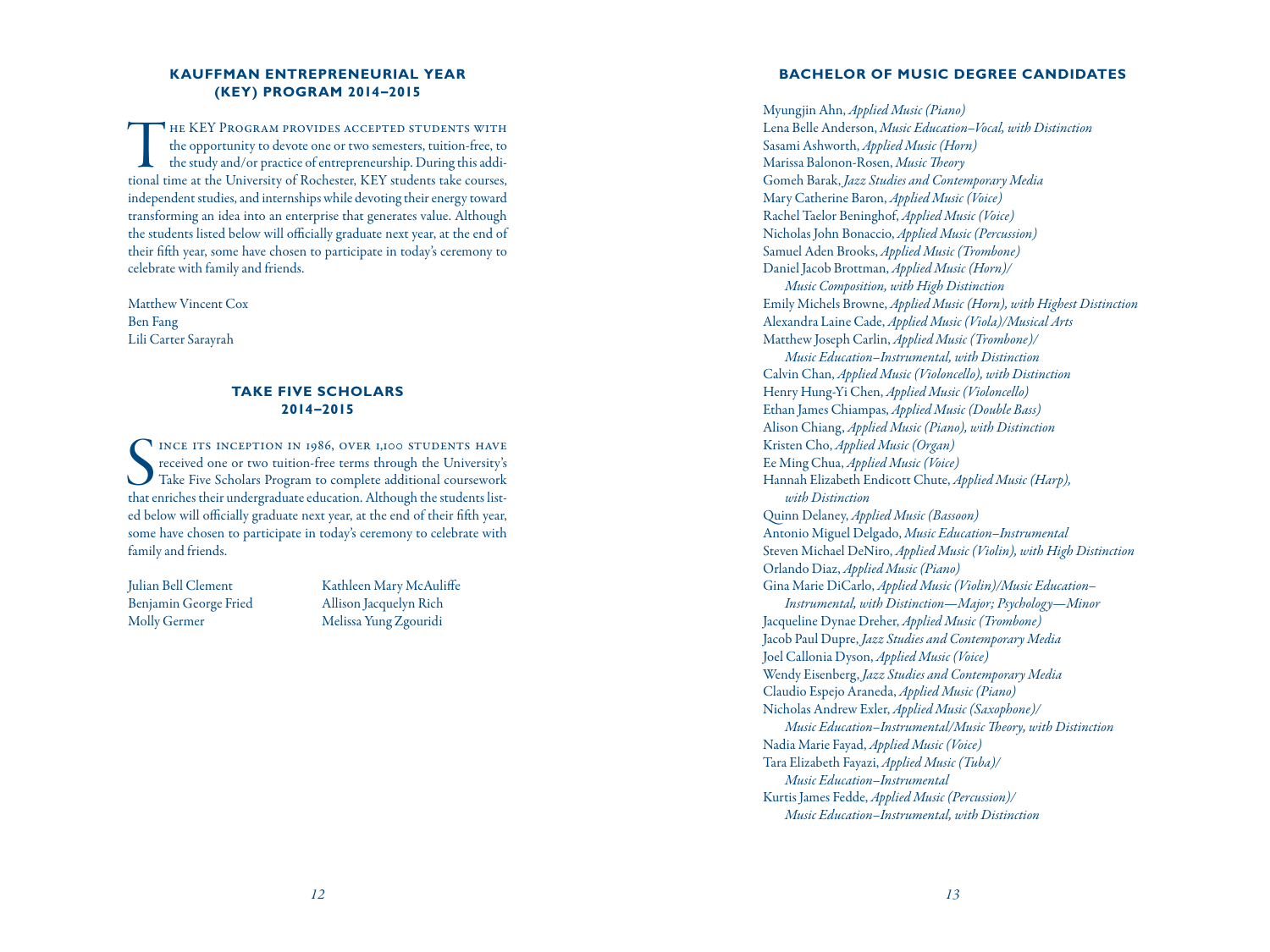Samantha Ferbuyt, *Applied Music (Trumpet), with High Distinction* William J. Ford-Smith, *Applied Music (Viola)* Michael Franz, *Applied Music (Double Bass)/ Music Education –Instrumental, with High Distinction* Alicia Marie Friedrichs, *Applied Music (Violin)/ Music Education –Instrumental* Jacqueline Marie Gillette, *Applied Music (Clarinet)* Sarah Michelle Greene, *Applied Music (Viola)* Madison Kearsley Greenstone, *Applied Music (Clarinet)* Zachary William Hammond, *Applied Music (Oboe)* Katherine Elizabeth Hart, *Applied Music (Oboe), with High Distinction* Jessica Ann Hawthorne, *Applied Music (Trombone)* Nicole Elaine Heinen, *Applied Music (Voice)* Rebecca Herlich, *Applied Music (Voice)* Aaron Michael Hook, *Applied Music (Double Bass)* Kirstin Tiffany Hoops, *Applied Music (Viola)—Major; American Sign Language—Minor* Yun-Chieh Emma Hsieh, *Applied Music (Clarinet)* Ariel Michelle Jackson, *Applied Music (Percussion)/ Music Education –Instrumental, with Distinction* Erik Paul Jacobs, *Applied Music (Trombone)/ Music Education –Instrumental* Dasol Jeong, *Applied Music (Violin)* Zhouchun Jin, *Applied Music (Flute), with Distinction* Jonathan Kang, *Applied Music (Trumpet)* Kelly Nicole Kasle, *Applied Music (Bassoon)* Jebat Arjuna Kee Jia Liang, *Applied Music (Viola)* David Nathan Keezing, *Applied Music (Guitar)* Maryam Raya Kheirbek, *Applied Music (Piano)* Ji-Hye Kim, *Applied Music (Voice)* June Hee Kim, *Applied Music (Oboe), with Distinction* Sumin Kim, *Applied Music (Piano)* Alec Cameron Kissinger, *Applied Music (Voice), with High Distinction* Matthew Thomas Kowalski, *Applied Music (Trombone)* Sarah E. Kramer, *Applied Music (Harp), with Highest Distinction* Alexa Marie Kuberra, *Applied Music (Trombone)/ Music Education –Instrumental, with High Distinction* Alexander MacGregor Lee, *Applied Music (Violin)* Cecilia Celeste Lee, *Applied Music (Violin)* Changhee Lee, *Applied Music (Piano), with Distinction—Major; Mathematics—Minor* John Patrick Leighton, *Applied Music (Voice)/Music Education –Vocal* Emma Pin-Hsiu Liu, *Applied Music (Piano), with Distinction*

Yuyang Liu, *Applied Music (Piano)* Ivana Sara Martinic, *Applied Music (Voice)* Colin Keith McCall, *Applied Music (Percussion)* Keenan Montieth McKoy, *Applied Music (Saxophone)/ Music Education –Instrumental* Andrew Michael Melchionna, *Applied Music (Tuba)* Kimberly Anne Merrill, *Applied Music (Voice)* Eric Marden Metzgar, *Jazz Studies and Contemporary Media, with High Distinction* Matthew James Moisey, *Applied Music (Voice)/Music Education –Vocal* Samantha Taylor Moraes, *Applied Music (Violin), with Distinction* Varsha M. Nair, *Applied Music (Clarinet)* Lucinda Meredith Olson, *Applied Music (Horn)/ Music Education –Instrumental, with Distinction* Nathaniel James Ortega, *Applied Music (Violoncello)* William Bradford Paceley, *Applied Music (Trombone)* Edward Kunryul Park, *Applied Music (Piano)* Damon Alex Patrick, *Jazz Studies and Contemporary Media* Sarah Elizabeth Poe, *Applied Music (Viola), with High Distinction* Dylan Thomas Price, *Music Theory, with Distinction* Crystal Qi, *Applied Music (Violin)* Grant Thomas Reed, *Applied Music (Trombone)* Allison Jacquelyn Rich, *Applied Music (Violoncello), with Highest Distinction* William Tucker Rich, *Music Education –Vocal, with Distinction* James Robbins, *Jazz Studies and Contemporary Media/ Music Education –Instrumental, with Distinction* Eliza Grace Rodriguez, *Applied Music (Flute)* Charlotte Roth, *Applied Music (Flute)* Sophie Rusnock, *Applied Music (Harp), with High Distinction* Adler Frederick Scheidt, *Applied Music (Guitar)/ Jazz Studies and Contemporary Media* Grace Marie Shafer, *Applied Music (Horn)* Nadine Engel Sherman, *Applied Music (Violoncello)* Ellen Marie Shinogle, *Applied Music (Trumpet)/ Music Education –Instrumental* Erik Michael Stabnau, *Jazz Studies and Contemporary Media—Major; Economics—Minor* Paulina Świerczek, *Applied Music (Voice), with High Distinction* Alexa Elizabeth Tarantino, *Jazz Studies and Contemporary Media/ Music Education –Instrumental, with Distinction* Marta Tiesenga, *Applied Music (Saxophone)* Rebecca Rose Tobin, *Applied Music (Clarinet), with Distinction*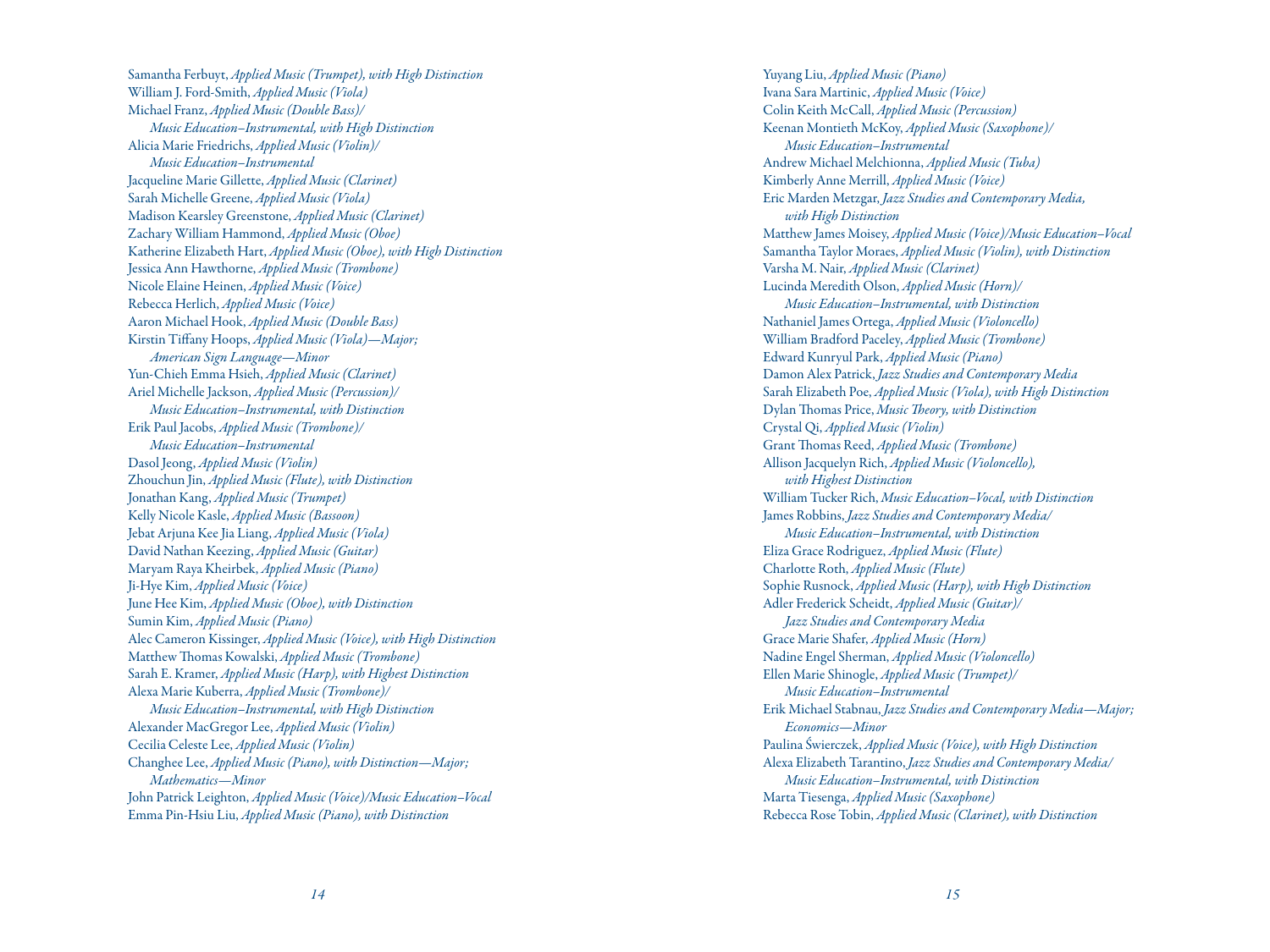Patrick Thomas Towey, *Music Education –Instrumental, with Distinction* Emily Ann Tyler, *Applied Music (Horn)/Music Education –Instrumental* John Christopher Rozolem Urquiaga, *Music Composition* Keaton Viavattine, *Applied Music (Trumpet)/ Music Education –Instrumental* Teresa Ann Villalobos, *Applied Music (Flute)* Brian Voelz, *Applied Music (Trumpet)* Christine Wang, *Applied Music (Violin), with Distinction—Major; Biology—Minor* Colin Andrew Webb, *Applied Music (Viola)* Katherine Suzanne Weber,*AppliedMusic(Voice)/MusicEducation –Vocal* Han Xiang David Xu, *Applied Music (Piano)* Tong Zhang, *Applied Music (Piano), with Distinction* Xuan Zhang, *Applied Music (Piano)* Tairan Zhen, *Applied Music (Viola)*

### **MASTER OF ARTS DEGREE CANDIDATES**

Hana Gayle Abrams, *Music Education* Megan Elizabeth Arns, *Ethnomusicology* Rachel Nicole Brashier, *Ethnomusicology* Catherine Evelina Christian, *Music Education* Christina Maria Custode, *Music Education* Lauren Catherine Fisher, *Music Education (October 11, 2013)* Lynn Anne Grossman, *Music Education (October 11, 2013)* John Michael Hanlon, *Musicology* Robert D. Laird, *Music Education* Gail Elizabeth Lowther, *Musicology* Yi Heng Ken Luk, *Pedagogy of Music Theory (October 11, 2013)* Peter Christopher Oswald, *Music Education (October 11, 2013)* Theocharis Papatrechas, *Music Composition* Austin Thomas Richey, *Ethnomusicology* Glenn Andrew West, *Music Education* Jamie Lynn Wilson, *Music Education*

### **MASTER OF MUSIC DEGREE CANDIDATES**

Marc Laurent Abrate, *Jazz Studies and Contemporary Media* Sophia Sandra Ahmad, *Performance and Literature (Piano) (March 14, 2014)* Sarah Michelle Ashcroft, *Performance and Literature (Voice)* Charles David Carr, *Jazz Studies and Contemporary Media* Lauren Marie Cauley, *Performance and Literature (Violin)* Alexander Chang, *Music Education (March 14, 2014)* Yae ri Choi, *Performance and Literature (Violin)* Christine Kippum Chon, *Performance and Literature (Violin)* Glenna Claire Curren, *Performance and Literature (Violoncello)* Samuel Paul DeCaprio, *Performance and Literature (Violoncello)* Russell William Draeger, *Performance and Literature (Organ) (October 11, 2013)* Jiangzhou Du, *Music Education* Jeffrey Randall Dunn, *Performance and Literature (Trombone)* Renata Ann Dworak, *Conducting* Nicholas J. Edwards, *Jazz Studies and Contemporary Media* Sarah Suzanne Elliott, *Music Education (October 11, 2013)* Jacob Harrison Fuhrman, *Performance and Literature (Organ)* Keely LeCocq Chichester Futterer, *Performance and Literature (Voice)* Carl Francis Galland, *Performance and Literature (Clarinet)* Kurt Eric Galván, *Piano Accompanying and Chamber Music* Shiqi Gu, *Performance and Literature (Piano)* Dahao Guo, *Performance and Literature (Piano)* Kieran John Hanlon, *Performance and Literature (Double Bass)* Stephanie Beth Hollander, *Performance and Literature (Horn)* Samuel John Holmberg, *Performance and Literature (Organ)* Bokyung Hwang, *Performance and Literature (Violin)* Jina Jang, *Performance and Literature (Piano)* Alina Yeajin Jeon, *Performance and Literature (Oboe)* Yewon Jeong, *Performance and Literature (Piano)* Sooah Jung, *Performance and Literature (Violin)* Nicholas Andrew Kilkenny, *Performance and Literature (Voice)* Ji Young Kim, *Performance and Literature (Violin)* Saetbyeol Kim, *Performance and Literature (Piano)* Michael Ross Klein, *Performance and Literature (Guitar)* Yerym Kwak, *Performance and Literature (Piano)* Liz Lang, *Performance and Literature (Voice)* Min-Young Jennifer Lee, *Conducting* Jialong Li, *Performance and Literature (Piano)* Jingwen Li, *Performance and Literature (Piano)*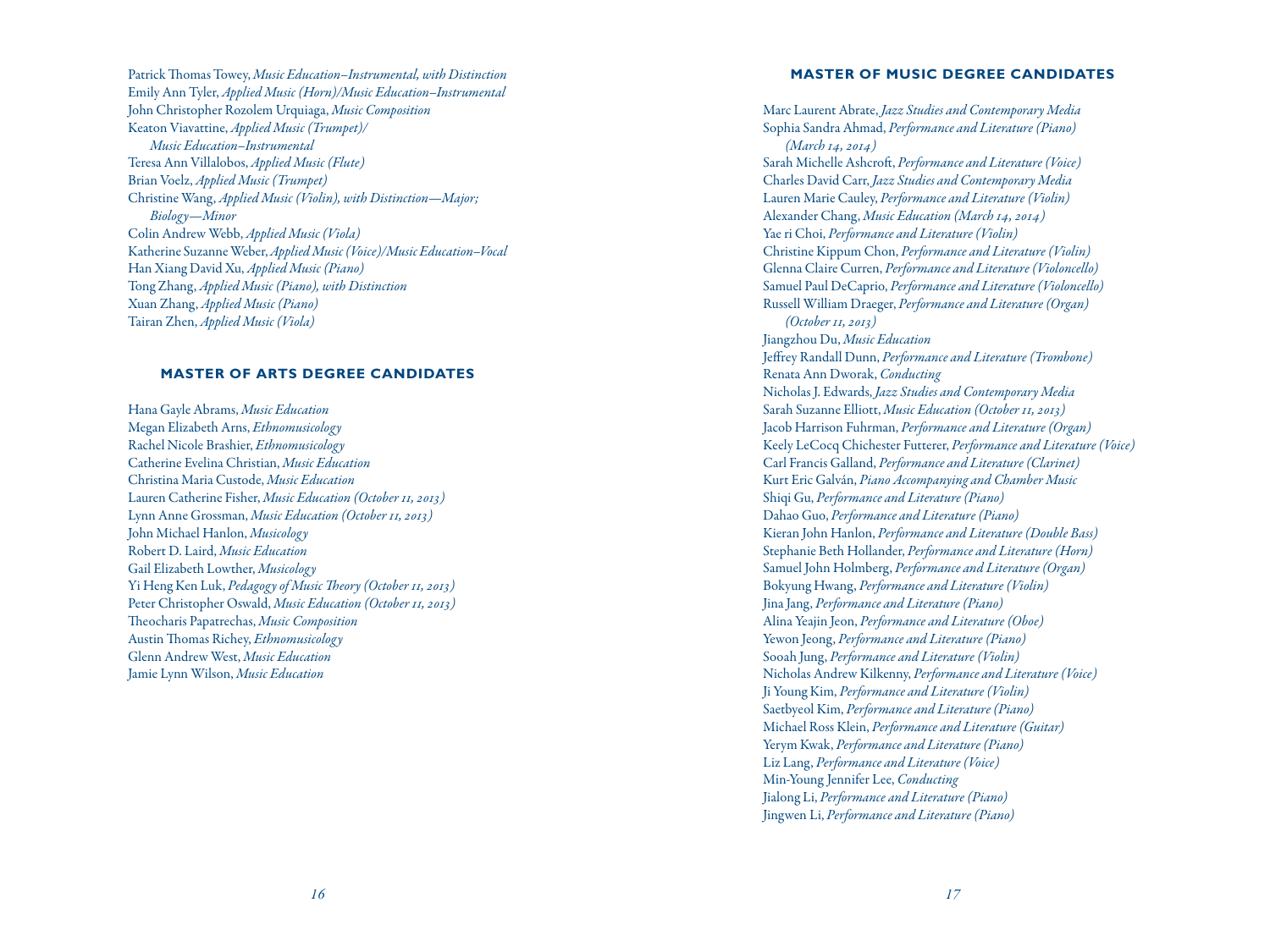Long Ma, *Performance and Literature (Piano) (March 14, 2014)* Malcolm Ross Matthews, *Performance and Literature (Organ and Harpsichord)* Adam Paul Mayon, *Performance and Literature (Piano)* Megan Linnet McFadden, *Performance and Literature (Voice)* Markiyan Melnychenko, *Performance and Literature (Violin)* Michael Carlos Mendoza, *Performance and Literature (Guitar)* Rosanna Katherine Anne Moore, *Performance and Literature (Harp)* Minji Nam, *Piano Accompanying and Chamber Music* Emily Marie O'Shea, *Performance and Literature (Clarinet)* Joseph Patrick Parker, *Jazz Studies and Contemporary Media* Kyle Douglas Patterson, *Early Music (October 11, 2013)* Alexander Luis Peña, *Performance and Literature (Viola) (October 11, 2013)* Zachary Alexander Preucil, *Performance and Literature (Violoncello)* Stephanie Irene Price, *Performance and Literature (Viola)* Derek Keegan Remes, *Performance and Literature (Organ)* Kelsey Ann Robertson, *Performance and Literature (Voice)* Karl John Robson, *Performance and Literature (Organ)* Moriah Wilhelm Rowe, *Performance and Literature (Violin)* Brandon Paul Santini, *Performance and Literature (Organ)* Ran Seo, *Performance and Literature (Violin)* Evelyn Jieun Shin, *Performance and Literature (Violin)* Mark Yan-Wei Sim, *Performance and Literature (Piano)* Devin Jeffrey Sloos, *Performance and Literature (Euphonium)* E-Na Song, *Performance and Literature (Piano)* Karl Joseph Stabnau, *Music Education (March 14, 2014)* George Nathaniel Stang, *Music Composition* Joseph Anthony Stepec, *Conducting* Koki Tanaka, *Performance and Literature (Violin)* Kevin Gregory Urvalek, *Jazz Studies and Contemporary Media* Chuhan Wang, *Performance and Literature (Piano) (March 14, 2014)* Edith Widayani, *Performance and Literature (Piano)* Kendra M. Wieneke, *Performance and Literature (Voice)* Cameron Dawn Wilkens, *Performance and Literature (Piano) (March 14, 2014)* Jonathan Brandon Wintringham, *Performance and Literature (Saxophone)* Alexander Wong, *Piano Accompanying and Chamber Music* Andrew Lawrence Worden, *Performance and Literature (Percussion)* Emily Schmitt Wozniak, *Music Education (March 14, 2014)* Shichao Zhang, *Performance and Literature (Piano)* Meng Zhou, *Performance and Literature (Piano)*

# **DOCTO R OF MUSICAL A RTS D EGREE A W ARD E D MAY 17, 2014**

David Baskeyfield, *Performance and Literature (Organ)* Mark Thomas Boseman, *Performance and Literature (Percussion)* Jeanne Marie Bourgeois, *Performance and Literature (Violin) (March 14, 2014)* Jonathan Lee Bowman, *Performance and Literature (Piano) (October 11, 2013)* Laura Michelle Osgood Brown, *Performance and Literature (Voice)* R. Reed Chamberlin, *Conducting (March 14, 2014)* Yi-Wen Chang, *Performance and Literature (Piano)* Hye-Ri Choi, *Performance and Literature (Violin)* Wan-Ling Chuang, *Performance and Literature (Double Bass)* Nathan Thomas Davy, *Performance and Literature (Organ)* Adrian Constantin Demian, *Performance and Literature (Violin)* Gregory Abraham DeTurck, *Performance and Literature (Piano)* Kristin Ditlow, *Piano Accompanying and Chamber Music* Natalie Elisabeth Fuller, *Performance and Literature (Trumpet)* Mingyi Gao, *Performance and Literature (Piano)* Naomi Gregory, *Performance and Literature (Organ)* Diane Hunger, *Performance and Literature (Saxophone)* John Michael Irrera, *Performance and Literature (Violin) (March 14, 2014)* Joseph Angelo Irrera, *Performance and Literature (Piano)* Albert Keunwoo Kim, *Performance and Literature (Piano) (October 11, 2013)* Georgios Kouritas, *Conducting (October 11, 2013)* Yung Yung Elsa Lee, *Performance and Literature (Piano)* Irina Konstantinovna Lupines, *Piano Accompanying and Chamber Music* Jeffrey Scott McLeod, *Jazz Studies and Contemporary Media* Sora Oh, *Performance and Literature (Piano) (March 14, 2014)* Laudon Charles Schuett, *Early Music (March 14, 2014)* Chen-Han Tsai, *Performance and Literature (Violin) (March 14, 2014)* Daniel Felix Ungar, *Performance and Literature (Viola) (March 14, 2014)*